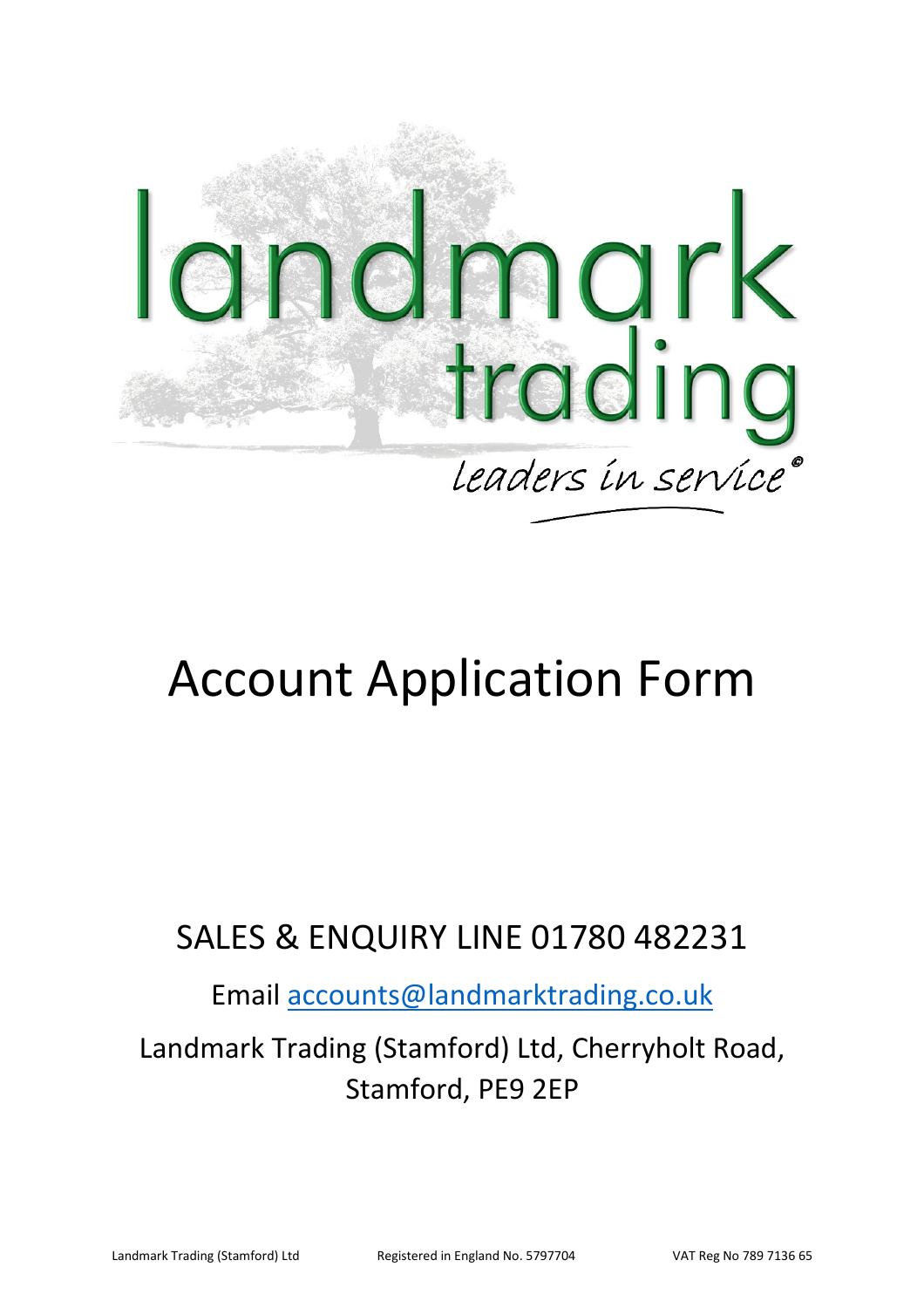| <b>Full Name of Business</b>                |                                                                                                                |
|---------------------------------------------|----------------------------------------------------------------------------------------------------------------|
| <b>Registered Address</b>                   |                                                                                                                |
|                                             |                                                                                                                |
|                                             |                                                                                                                |
| Main Phone No.                              |                                                                                                                |
| Accounts Phone No.                          |                                                                                                                |
| <b>Accounts Email Address</b>               |                                                                                                                |
| <b>Accounts Contact Name</b>                |                                                                                                                |
|                                             |                                                                                                                |
|                                             |                                                                                                                |
| <b>Trading Address (if different)</b>       |                                                                                                                |
|                                             |                                                                                                                |
|                                             |                                                                                                                |
|                                             |                                                                                                                |
|                                             |                                                                                                                |
|                                             | Delivery Address (if different) manufacture and the control of the control of the control of the control of th |
|                                             |                                                                                                                |
|                                             |                                                                                                                |
|                                             |                                                                                                                |
|                                             |                                                                                                                |
| <b>Legal Status of Business</b>             | Limited Company / Sole Trader / Partnership (please circle)                                                    |
|                                             |                                                                                                                |
| Company Registration No.                    |                                                                                                                |
| VAT Registration No.                        |                                                                                                                |
| Date of Incorporation/Date Business Started |                                                                                                                |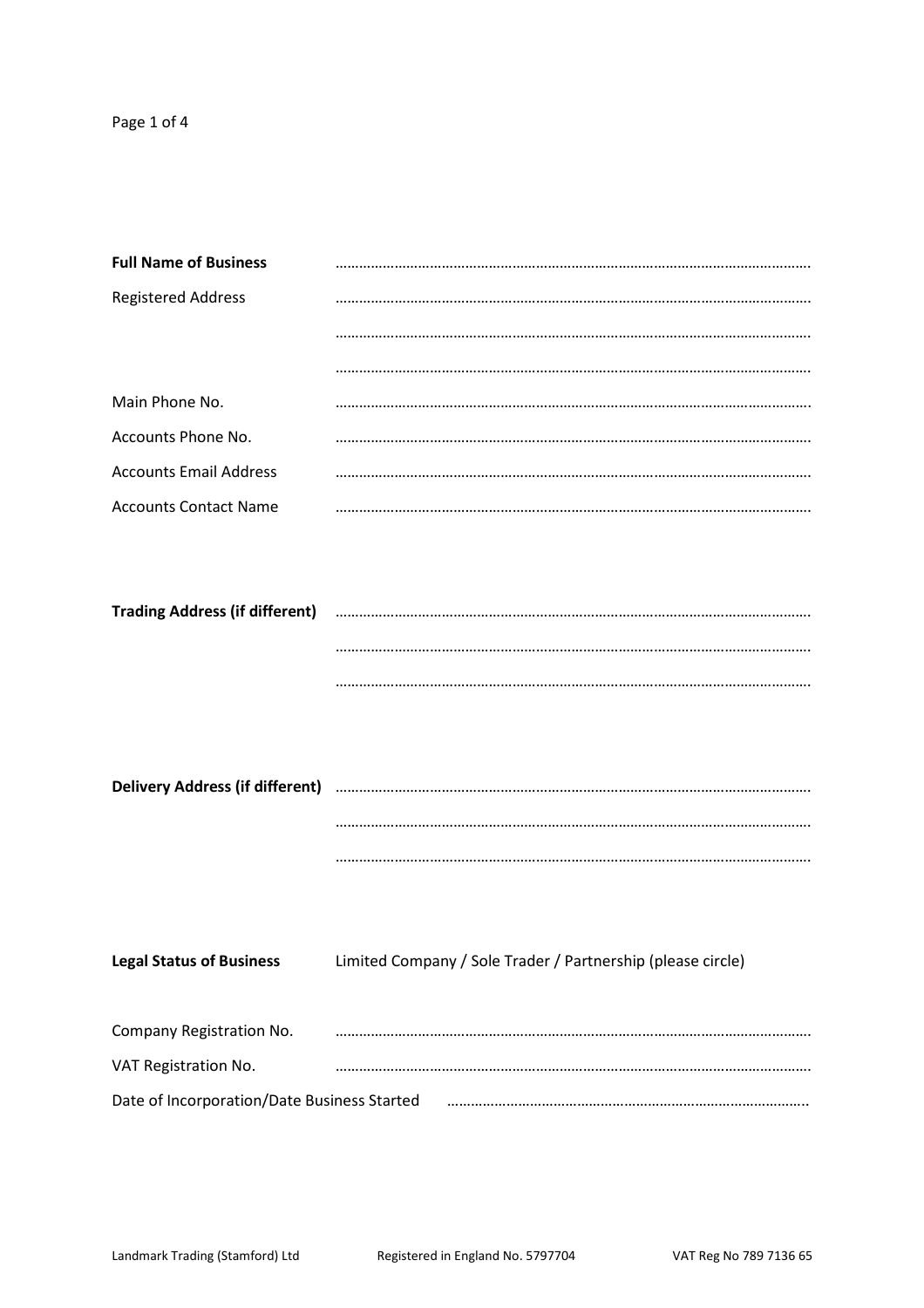Page 2 of 4

Name(s) of Sole Trader or all Partners, Directors and Company Secretary must accompany this application (please use additional sheets if necessary) along with home addresses.

1/ Name and Home Address of Sole Trader/Partner/Director

| Telephone No. |  |
|---------------|--|
|               |  |

2/ Name and Home Address of Partner/Director

| Telephone No. |  |
|---------------|--|

3/ Name and Home Address of Partner/Director

| Telephone No. |  |
|---------------|--|

# 4/ Name and Home Address of Partner/Company Secretary

| Telephone No. |  |
|---------------|--|

| <b>Bank Name</b>      |  |
|-----------------------|--|
| <b>Bank Address</b>   |  |
|                       |  |
|                       |  |
|                       |  |
| Sort Code             |  |
| <b>Account Number</b> |  |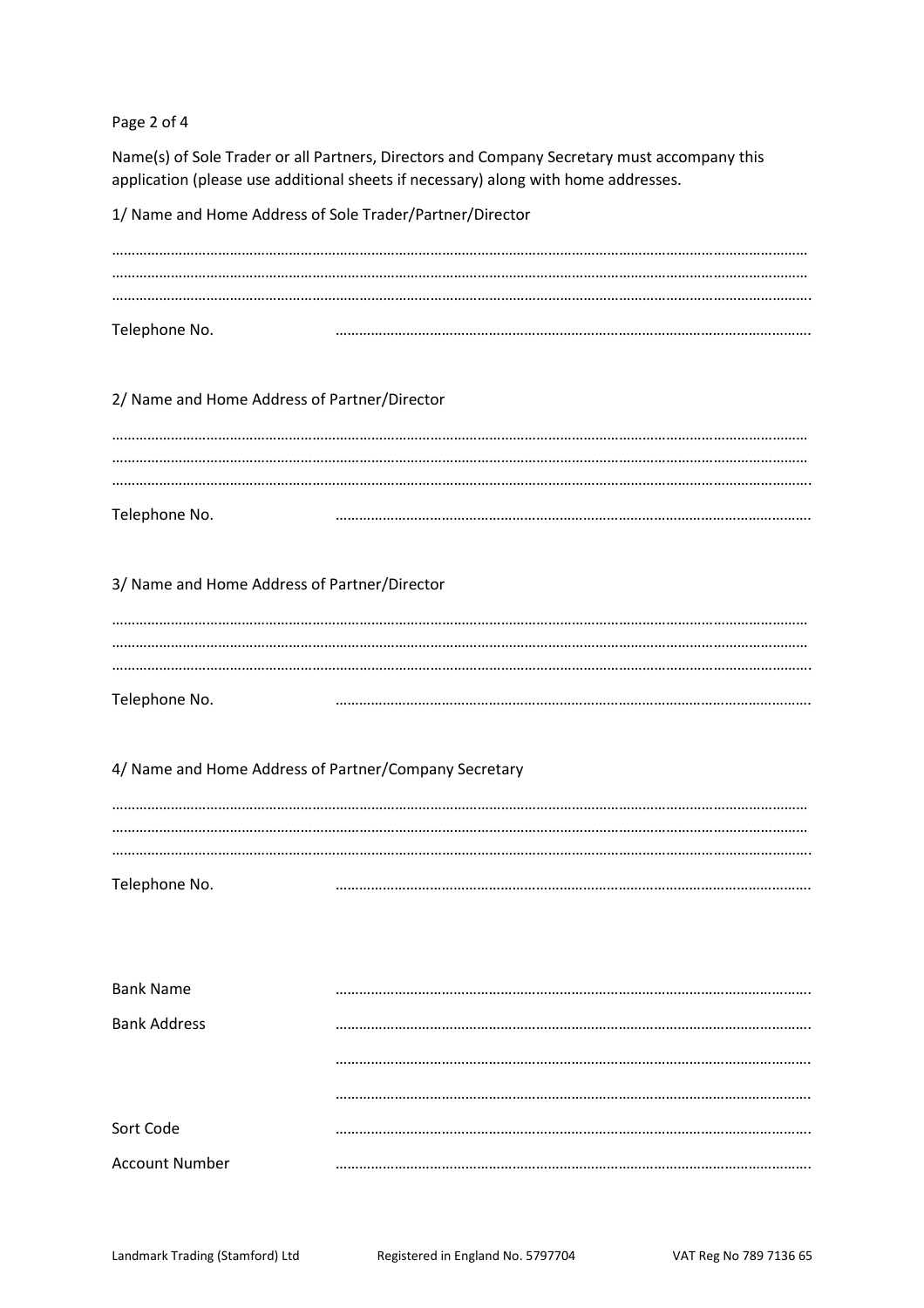Page 3 of 4

| 1st Trade Reference Name* |  |
|---------------------------|--|
| Address                   |  |
|                           |  |
|                           |  |
| Email                     |  |
| Phone No.                 |  |

| 2 <sup>nd</sup> Trade Reference Name* |  |
|---------------------------------------|--|
| Address                               |  |
|                                       |  |
|                                       |  |
| Email                                 |  |
| Phone No.                             |  |

\*Please use companies who are not direct competitors to Landmark Trading (Stamford) Ltd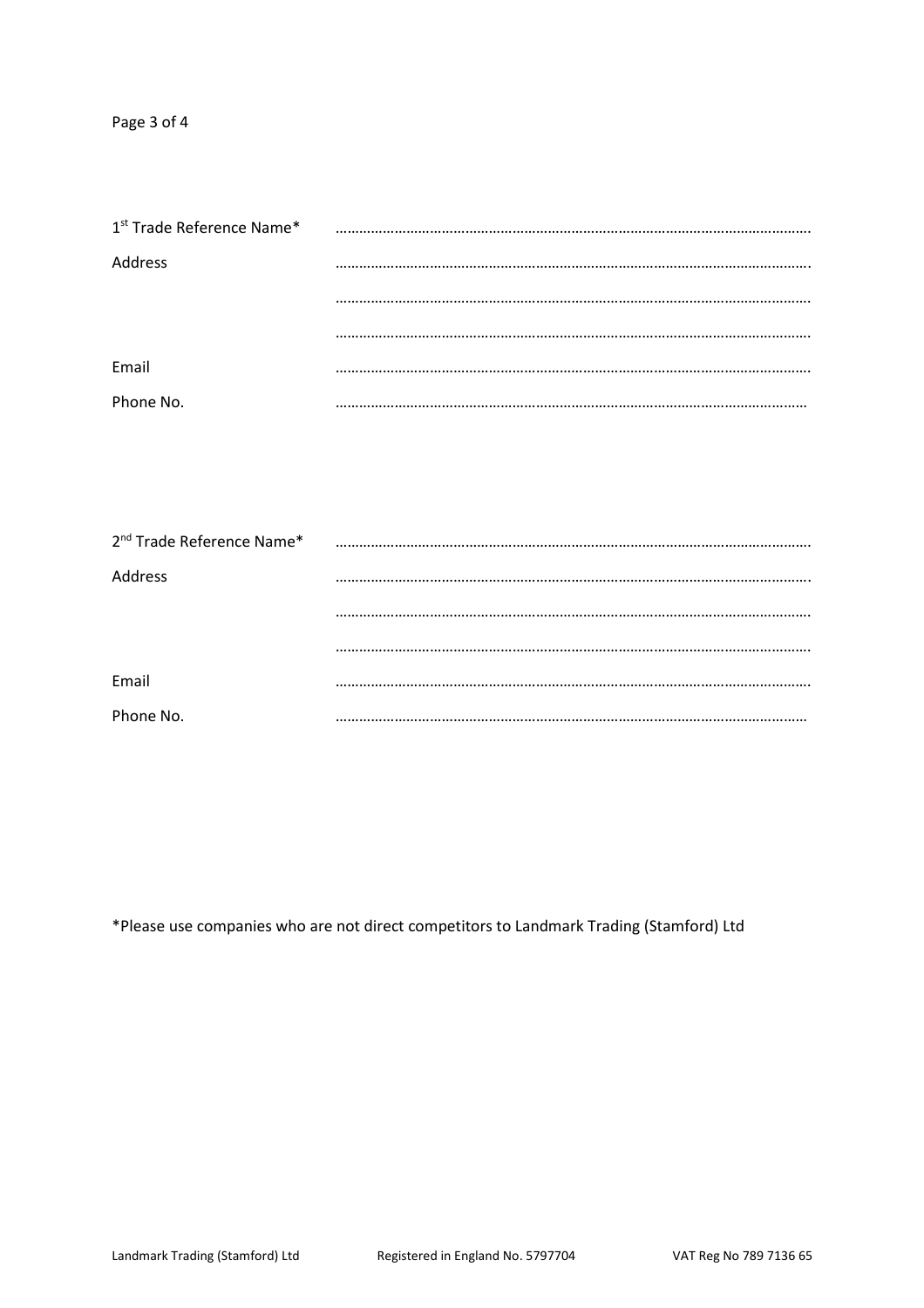## Page 4 of 4

### DECLARATION

I / we confirm that i) as a company, and ii) as individuals, no proprietor, partner, director or officer of the company has ever been involved in their responsible capacity within any firm or company in any insolvency, receivership, liquidation or bankruptcy, or entered into any voluntary or compulsory creditors arrangement. Please tick:

True  $\Box$ False  $\overline{\sqcap}$ 

If False, please provide details on a separate document of any such involvement.

#### AGREEMENT TO ACCOUNT FACILITIES

I / we agree that the attached terms and conditions apply to any account facility that is opened with Landmark Trading (Stamford) Ltd and to any goods that are purchased on this account, to the exclusion of all other terms and conditions (including any terms or conditions which we purport to apply under any purchase order, confirmation of order, specification or other document). Where signing on behalf of a limited company, the undersigned director or officer of the company personally guarantees the performance by the company in all its obligations to the supplier under any contract from time to time existing between them, and agrees to indemnify the supplier for any loss suffered as a result of the non performance of the company's obligations or arising from any delay in payment or failure by the company.

Payment terms are strictly end of month following date on invoice.

This application must be signed by a director, or by a sole trader, proprietor or partner of a firm.

I / We accept the above terms and conditions:

| Credit Applied For        |                                                         |
|---------------------------|---------------------------------------------------------|
| Name – please print       |                                                         |
| Signature of Person above |                                                         |
| Position                  | Director / Owner / Partner / Proprietor (please circle) |
| Date                      |                                                         |

Please attach a company letterhead to this application and return by email to accounts@landmarktrading.co.uk

Landmark Trading (Stamford) Ltd Terms and Conditions of sale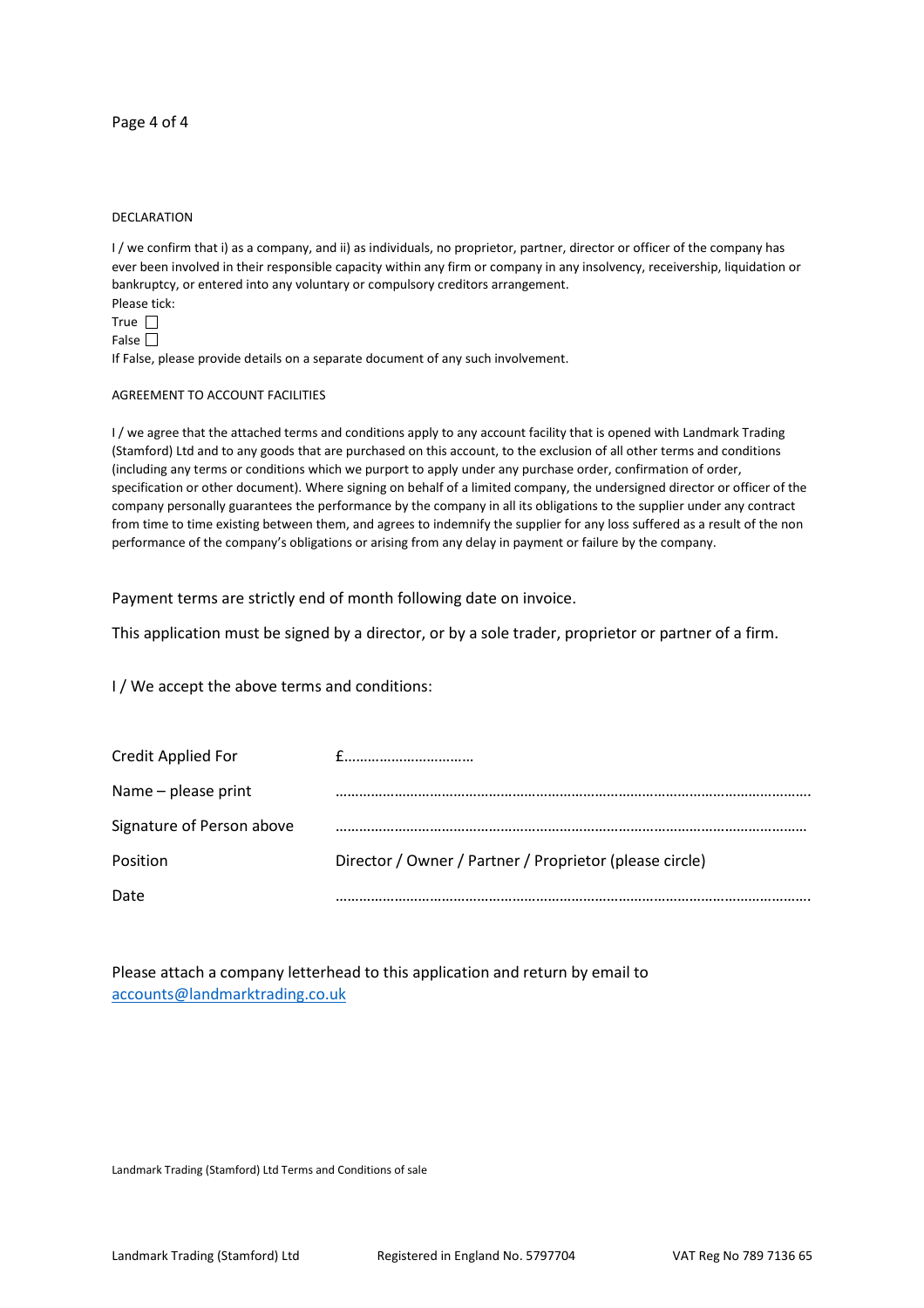#### 1. INTERPRETATION

1.1 The definitions and rules of interpretation in this condition apply in these conditions. Buyer: the person, firm or company who purchases the Goods from the Supplier. Contract: any contract between the Supplier and the Buyer for the sale and purchase of the Goods, incorporating these conditions. Goods: any goods agreed in the Contract to be supplied to the Buyer by the Supplier (including any part or parts of them). Supplier: Landmark Trading (Stamford) Ltd

1.2 A reference to a particular law is a reference to it as it is in force for the time being taking account of any amendment, extension, application or re-enactment and includes any subordinate legislation for the time being in force made under it.

1.3 Words in the singular include the plural and in the plural include the singular.

1.4 A reference to one gender includes a reference to the other gender.

1.5 Condition headings do not affect the interpretation of these conditions.

2. APPLICATION OF TERMS

2.1 Subject to any variation under condition 2.3 the Contract shall be on these conditions to the exclusion of all other terms and conditions (including any terms or conditions which the Buyer purports to apply under any purchase order, confirmation of order, specification or other document).

2.2 No terms or conditions endorsed on, delivered with or contained in the Buyer's purchase order, confirmation of order, specification or other document shall form part of the Contract simply as a result of such document being referred to in the Contract.

2.3 These conditions apply to all the Supplier's sales and any variation to these conditions and any representations about the Goods shall have no effect unless expressly agreed in writing and signed by a director of the Supplier. The Buyer acknowledges that it has not relied on any statement, promise or representation made or given by or on behalf of the Supplier which is not set out in the Contract. Nothing in this condition shall exclude or limit the Supplier's liability for fraudulent misrepresentation.

2.4 Each order or acceptance of a quotation for Goods by the Buyer from the Supplier shall be deemed to be an offer by the Buyer to buy Goods subject to these conditions.

2.5 No order placed by the Buyer (whether verbally, in writing or via the Supplier's website) shall be deemed to be accepted by the Supplier until a written acknowledgement of order is issued by the Supplier or (if earlier) the Supplier despatches the Goods to the Buyer. 2.6 Any quotation is given on the basis that no Contract shall come into existence until the Supplier despatches an acknowledgement of order to the Buyer or (if earlier) the Supplier despatches the Goods to the Buyer. Any quotation is valid for a period of 30 days only from its date, provided that the Supplier has not previously withdrawn it.

2.7 In the event that the Supplier agrees to accept the return of Goods which have been ordered by the Buyer in error, the Buyer undertakes to pay to the Supplier a reasonable fee for the expense incurred by the Supplier in handling the return, which shall be no less than 25% of the value of the Goods returned.

3. DESCRIPTION The quantity and description of the Goods shall be as set out in the Supplier's quotation or acknowledgement of order. 4. DELIVERY

4.1 Unless otherwise agreed in writing by the Supplier, delivery of the Goods shall take place at the Customer's place of business. 4.2 Any dates specified by the Supplier for delivery of the Goods are intended to be an estimate and time for delivery shall not be made of the essence by notice. If no dates are so specified, delivery shall be within a reasonable time.

4.3 Subject to the other provisions of these conditions the Supplier shall not be liable for any direct, indirect or consequential loss (all three of which terms include, without limitation, pure economic loss, loss of profits, loss of business, depletion of goodwill and similar loss), costs, damages, charges or expenses caused directly or indirectly by any delay in the delivery of the Goods (even if caused by the Supplier's negligence), nor shall any delay entitle the Buyer to terminate or rescind the Contract unless the Buyer has given the Supplier 21 days written notice, provided that, if delivery occurs within such notice period the notice shall be void and delivery shall be deemed to have taken place.

4.4 If for any reason the Buyer fails to accept delivery of any of the Goods when they are ready for delivery, or the Supplier is unable to deliver the Goods on time because the Buyer has not provided appropriate instructions, documents, licences or authorisations: 4.4.1 risk in the Goods shall pass to the Buyer (including for loss or damage caused by the Supplier's negligence);

4.4.2 the Goods shall be deemed to have been delivered; and

4.4.3 the Supplier may store the Goods until delivery, whereupon the Buyer shall be liable for all related costs and expenses (including, without limitation, rehandling, storage, insurance and redelivery costs).

4.5 The Supplier may deliver the Goods by separate instalments. Each separate instalment shall be invoiced and paid for in accordance with the provisions of the Contract.

4.6 Each instalment shall be a separate Contract and no cancellation or termination of any one Contract relating to an instalment shall entitle the Buyer to repudiate or cancel any other Contract or instalment.

5. NON-DELIVERY

5.1 The quantity of any consignment of Goods as recorded by the Supplier on despatch from the Supplier's place of business shall be conclusive evidence of the quantity received by the Buyer on delivery unless the Buyer can provide conclusive evidence proving the contrary.

5.2 The Supplier shall not be liable for any non-delivery of Goods (even if caused by the Supplier's negligence) unless the Buyer gives written notice to the Supplier of the non-delivery within 5 days of the date when the Goods would in the ordinary course of events have been received.

5.3 Any liability of the Supplier for non-delivery of the Goods shall be limited to replacing the Goods within a reasonable time or issuing a credit note at the pro rata Contract rate against any invoice raised for such Goods.

6. RISK/TITLE

6.1 The Goods are at the risk of the Buyer from the time of delivery.

6.2 Ownership of the Goods shall not pass to the Buyer until the Supplier has received in full (in cash or cleared funds) all sums due to it in respect of:

6.2.1 the Goods; and

6.2.2 all other sums which are or which become due to the Supplier from the Buyer on any account.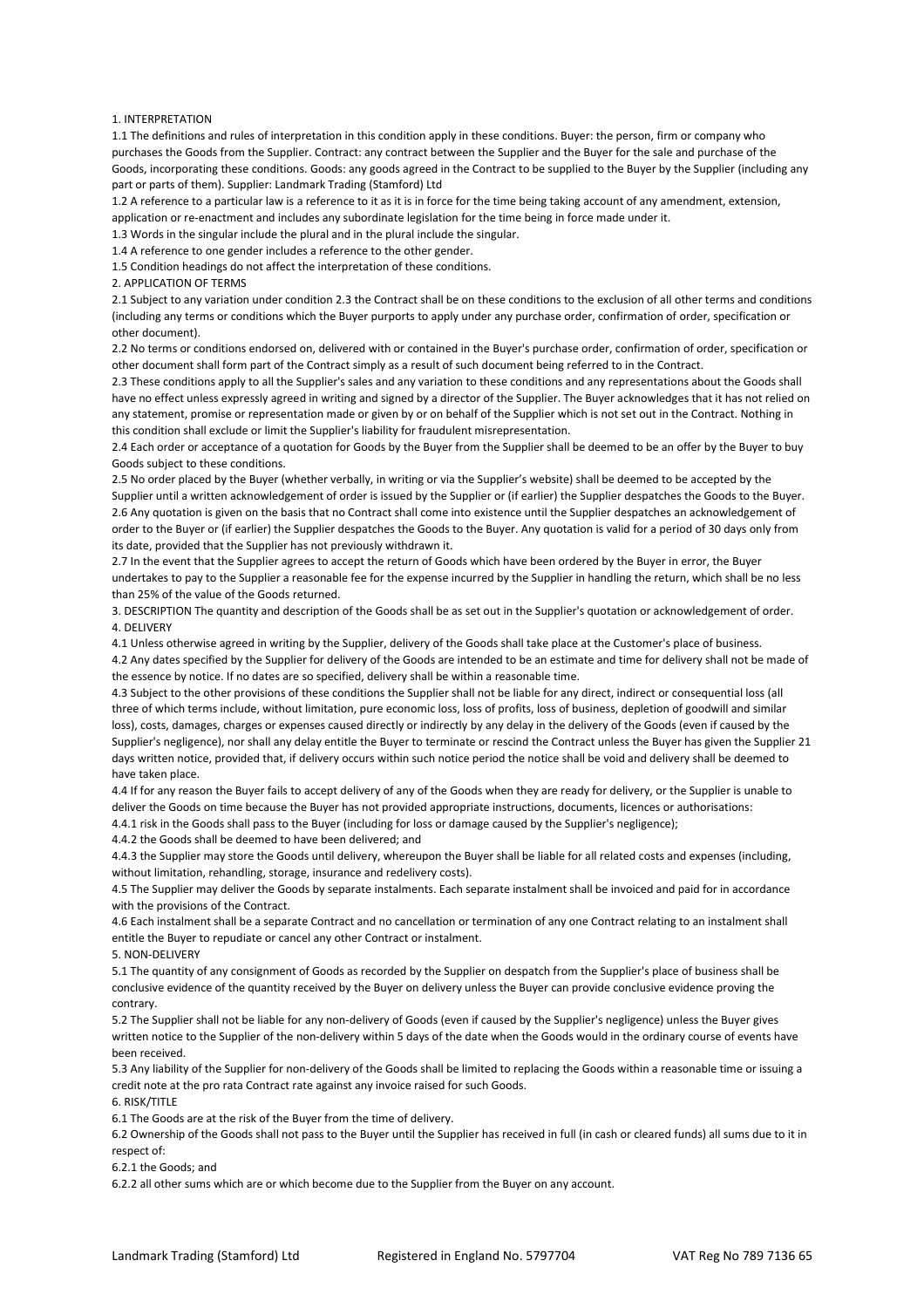6.3 Until ownership of the Goods has passed to the Buyer, the Buyer shall:

6.3.1 hold the Goods on a fiduciary basis as the Supplier's bailee;

6.3.2 store the Goods (at no cost to the Supplier) separately from all other goods of the Buyer or any third party in such a way that they remain readily identifiable as the Supplier's property;

6.3.3 not destroy, deface or obscure any identifying mark or packaging on or relating to the Goods; and

6.3.4 maintain the Goods in satisfactory condition and keep them insured on the Supplier's behalf for their full price against all risks to the reasonable satisfaction of the Supplier. On request the Buyer shall produce the policy of insurance to the Supplier.

6.4 The Buyer may resell the Goods before ownership has passed to it provided that any sale shall be effected in the ordinary course of the Buyer's business at full market value.

6.5 The Buyer's right to possession of the Goods shall terminate immediately if:

6.5.1 the Buyer has a bankruptcy order made against him or makes an arrangement or composition with his creditors, or otherwise takes the benefit of any statutory provision for the time being in force for the relief of insolvent debtors, or (being a body corporate) convenes a meeting of creditors (whether formal or informal), or enters into liquidation (whether voluntary or compulsory) except a solvent voluntary liquidation for the purpose only of reconstruction or amalgamation, or has a receiver and/or manager, administrator or administrative receiver appointed of its undertaking or any part thereof, or documents are filed with the court for the appointment of an administrator of the Buyer or notice of intention to appoint an administrator is given by the Buyer or its directors or by a qualifying floating charge holder (as defined in paragraph 14 of Schedule B1 to the Insolvency Act 1986), or a resolution is passed or a petition presented to any court for the winding-up of the Buyer or for the granting of an administration order in respect of the Buyer, or any proceedings are commenced relating to the insolvency or possible insolvency of the Buyer; or

6.5.2 the Buyer suffers or allows any execution, whether legal or equitable, to be levied on his/its property or obtained against him/it, or fails to observe or perform any of his/its obligations under the Contract or any other contract between the Supplier and the Buyer, or is unable to pay its debts within the meaning of section 123 of the Insolvency Act 1986 or the Buyer ceases to trade; or 6.5.3 the Buyer encumbers or in any way charges any of the Goods.

6.6 The Supplier shall be entitled to recover payment for the Goods notwithstanding that ownership of any of the Goods has not passed from the Supplier.

6.7 The Buyer grants the Supplier, its agents and employees an irrevocable licence at any time to enter any premises where the Goods are or may be stored in order to inspect them, or, where the Buyer's right to possession has terminated, to recover them.

6.8 Where the Supplier is unable to determine whether any Goods are the goods in respect of which the Buyer's right to possession has terminated, the Buyer shall be deemed to have sold all goods of the kind sold by the Supplier to the Buyer in the order in which they were invoiced to the Buyer.

6.9 On termination of the Contract, howsoever caused, the Supplier's (but not the Buyer's) rights contained in this condition 6 shall remain in effect.

7. PRICE

7.1 Unless otherwise agreed by the Supplier in writing, the price for the Goods shall be the price set out in the Supplier's price list published on the date of delivery or deemed delivery and the Supplier reserves the right to vary the Supplier's price list without notice to the Buyer although the Supplier will confirm its price list by request.

7.2 Unless otherwise stated, the price for the Goods shall be exclusive of any value added tax and all costs or charges in relation to packaging, loading, unloading, carriage and insurance, all of which amounts the Buyer shall pay in addition when it is due to pay for the Goods.

8. PAYMENT

8.1 Payment of the price for the Goods is due in pounds sterling.

8.2 Unless credit facilities are offered by the Supplier payment shall be prior to delivery.

8.3 If credit facilities are offered by the Supplier, payment shall be due by the end of the month following the date on the Supplier's invoice. These may include placing orders using the Supplier's online portal.

8.4 If credit facilities are agreed between the parties and the Buyer exceeds the agreed level of credit, the excess shall be payable immediately.

8.5 Time for payment shall be of the essence.

8.6 No payment shall be deemed to have been received until the Supplier has received cleared funds.

8.7 Without prejudice to any other rights or remedies available to the Supplier, where a Buyer's cheque for payment for the Goods is dishonoured, the Supplier may charge the Buyer an administration fee of up to £25 for the related costs incurred by the Supplier. 8.8 Where any payment is overdue the Supplier may:

8.8.1 withhold delivery of any other Goods ordered by the Buyer; and

8.8.2 charge to the Buyer the reasonable collection and debt recovery costs incurred in seeking to recover such overdue payment including but not limited to an administration charge of a minimum of £25.

8.9 Where the parties agree a payment schedule and the Buyer defaults on any part of the payment schedule, the payment schedule shall be void and any amount owed by the Buyer to the Supplier shall immediately become payable, including any previously waived fees or interest.

8.10 The Buyer shall make all payments due under the Contract in full without any deduction whether by way of set-off, counterclaim, discount, abatement or otherwise unless the Buyer has a valid court order requiring an amount equal to such deduction to be paid by the Supplier to the Buyer.

8.11 If the Buyer fails to pay the Supplier any sum due pursuant to the Contract, the Buyer shall be liable to pay interest to the Supplier on such sum from the due date for payment at the annual rate of 8% above the base lending rate from time to time of the Royal Bank of Scotland Plc, accruing on a daily basis until payment is made, whether before or after any judgment. The Supplier reserves the right to claim compensation and interest under the Late Payment of Commercial Debts (Interest) Act 1998.

8.12 All payments payable to the Supplier under the Contract shall become due immediately on its termination despite any other provision.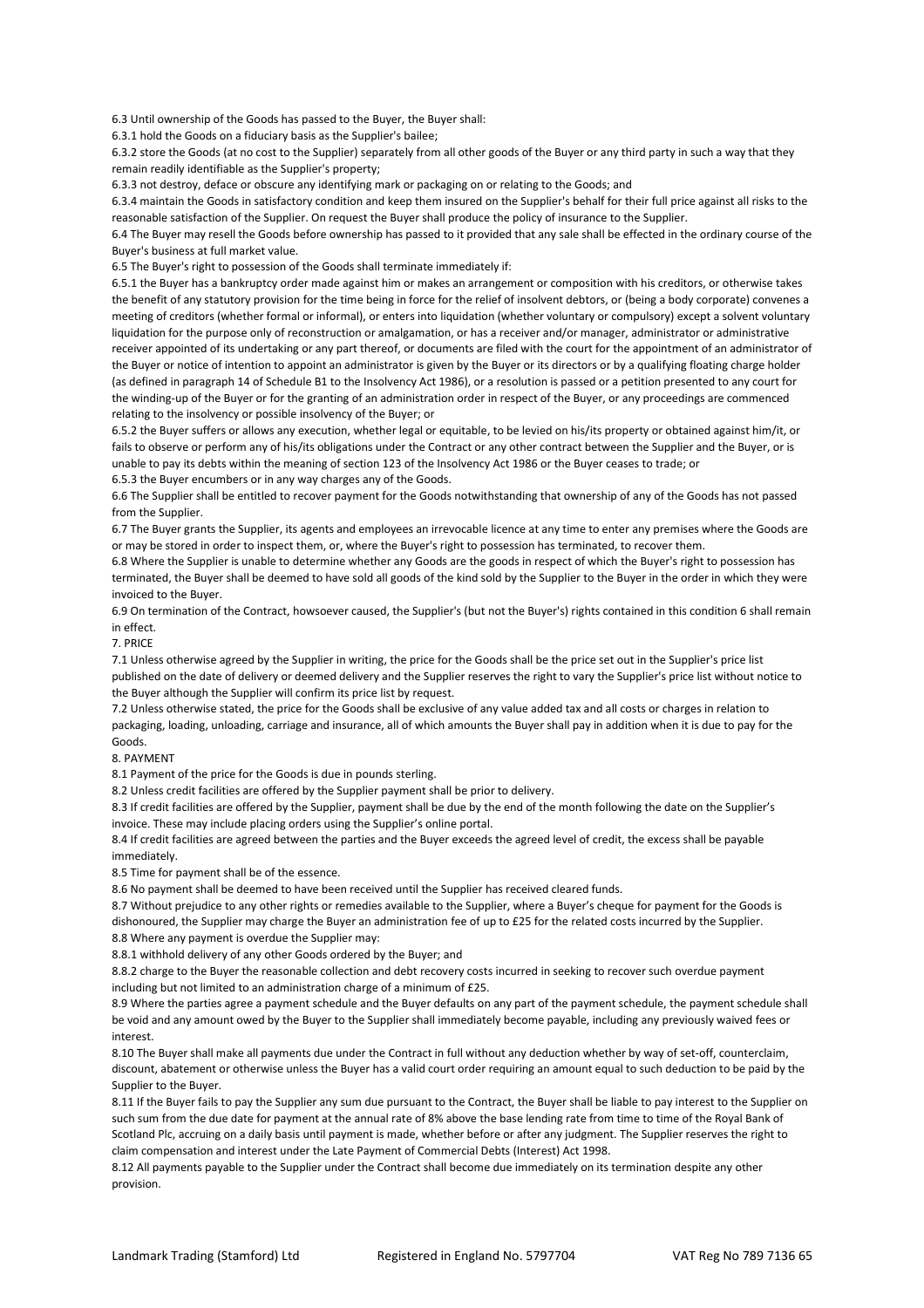#### 9. OLIALITY

9.1 The Supplier warrants that (subject to the other provisions of these conditions) on delivery the Goods shall be of satisfactory quality within the meaning of the Sale of Goods Act 1979

9.2 The Supplier shall not be liable for a breach of the warranty in condition 9.1 unless:

9.2.1 the Buyer gives written notice of the defect to the Supplier as soon as the Buyer discovers or ought to have discovered the defect. and, if the defect is as a result of damage in transit to the carrier, within 24 hours of delivery; and

9.2.2 the Supplier is given a reasonable opportunity after receiving the notice of examining such Goods and the Buyer (if asked to do so by the Supplier) returns such Goods to the Supplier's place of business for the examination to take place there.

9.3 The Supplier shall not be liable for a breach of the warranty in condition 9.1 if:

9.3.1 the Buyer makes any further use of such Goods after giving such notice; or

9.3.2 the defect arises because the Buyer failed to follow the Supplier's oral or written instructions as to the storage, installation,

commissioning, use or maintenance of the Goods or (if there are none) good trade practice; or

9.3.3 the Buyer alters or repairs such Goods without the written consent of the Supplier.

9.4 Subject to condition 9.2 and condition 9.3, if any of the Goods do not conform with the warranty in condition 9.1 the Supplier shall at its option repair or replace such Goods (or the defective part) or refund the price of such Goods at the pro rata Contract rate provided that, if the Supplier so requests, the Buyer shall, at the Buyer's expense, return the Goods or the part of such Goods which is defective to the Supplier.

9.5 The Supplier does not warrant that any goods are fit for particular purpose unless specifically so warranted in writing, and is not liable for any fixings, fittings, cutting, adjustments or specific site conditions, or contractor's works on behalf of the Buyer or third party, and not in the direct employ of the Supplier.

9.6 If the Supplier complies with condition 9.4 it shall have no further liability for a breach of the warranty in condition 9.1 in respect of such Goods.

9.7 Any Goods replaced shall belong to the Supplier and any repaired or replacement Goods shall be guaranteed on these terms for the unexpired portion of the manufacturers warranty period.

#### 10. RETURNS

10.1 Unwanted items can be returned for exchange or refund provided they are returned within 28 days of purchase with a valid receipt. Returns are made at the risk and expense of the customer. Goods and packaging must be returned in perfect condition otherwise a credit or refund will not be given. The customer must obtain a returns number prior to returning goods by contacting us on 01780 482231 during normal office hours. Handling charges may apply to returned goods at our discretion. Goods supplied to special order are non-returnable. 11. USE OF WEBSITE

11.1 If the Buyer chooses to place their order via the Supplier's website they are wholly responsible for keeping their password secure at all times and the Buyer agrees to indemnify the Supplier from all claims, losses and expenses arising from any other person, organisation or entity using the Suppliers website to fraudulently order goods.

12. SUITABILITY OF GOODS

12.1 Products should only be used by fully trained personnel and it is the Buyer's responsibility for ensuring that goods ordered are suitable for the intended application, and to obtain adequate training in appropriate techniques and safety practices.

12.2 The Supplier cannot be held responsible for the misuse of any product, and any technical assistance provided by employees of the Supplier, whether verbally or in writing, will not be construed as advice, are of the opinions of the author and do not necessarily represent those of the Supplier, and are no substitute for correct training as provided by third-party approved training organisations. 13. LIMITATION OF LIABILITY

13.1 Subject to condition 4, condition 5 and condition 9, the following provisions set out the entire financial liability of the Supplier (including any liability for the acts or omissions of its employees, agents and sub-contractors) to the Buyer in respect of:

13.1.1 any breach of these conditions;

13.1.2 any use made or resale by the Buyer of any of the Goods, or of any product incorporating any of the Goods; and

13.1.3 any representation, statement or tortious act or omission including negligence arising under or in connection with the Contract. 13.2 All warranties, conditions and other terms implied by statute or common law (save for the conditions implied by section 12 of the

Sale of Goods Act 1979) are, to the fullest extent permitted by law, excluded from the Contract.

13.3 Nothing in these conditions excludes or limits the liability of the Supplier:

13.3.1 for death or personal injury caused by the Supplier's negligence; or

13.3.2 under section 2(3), Consumer Protection Act 1987; or

13.3.3 for any matter which it would be illegal for the Supplier to exclude or attempt to exclude its liability; or

13.3.4 for fraud or fraudulent misrepresentation.

13.4 Subject to condition 10.2 and condition 10.3:

13.4.1 the Supplier's total liability in contract, tort (including negligence or breach of statutory duty), misrepresentation, restitution or otherwise, arising in connection with the performance or contemplated performance of the Contract shall be limited to the Contract price of the Goods in question; and

13.4.2 the Supplier shall not be liable to the Buyer for loss of profit, loss of business, or other consequential, special or indirect loss, costs, expenses or other claims for compensation, or depletion of goodwill in each case whether direct, indirect or consequential, which arise out of or in connection with the Contract or the products supplied or their use.

14. ASSIGNMENT

14.1 The Supplier may assign the Contract or any part of it to any person, firm or company.

14.2 The Buyer shall not be entitled to assign the Contract or any part of it without the prior written consent of the Supplier. 15. FORCE MAJEURE The Supplier reserves the right to defer the date of delivery or to cancel the Contract or reduce the volume of the

Goods ordered by the Buyer (without liability to the Buyer) if it is prevented from or delayed in the carrying on of its business due to circumstances beyond the reasonable control of the Supplier including, without limitation, acts of God, governmental actions, war or national emergency, acts of terrorism, protests, riot, civil commotion, fire, explosion, flood, epidemic, pandemic, lock-outs, strikes or other